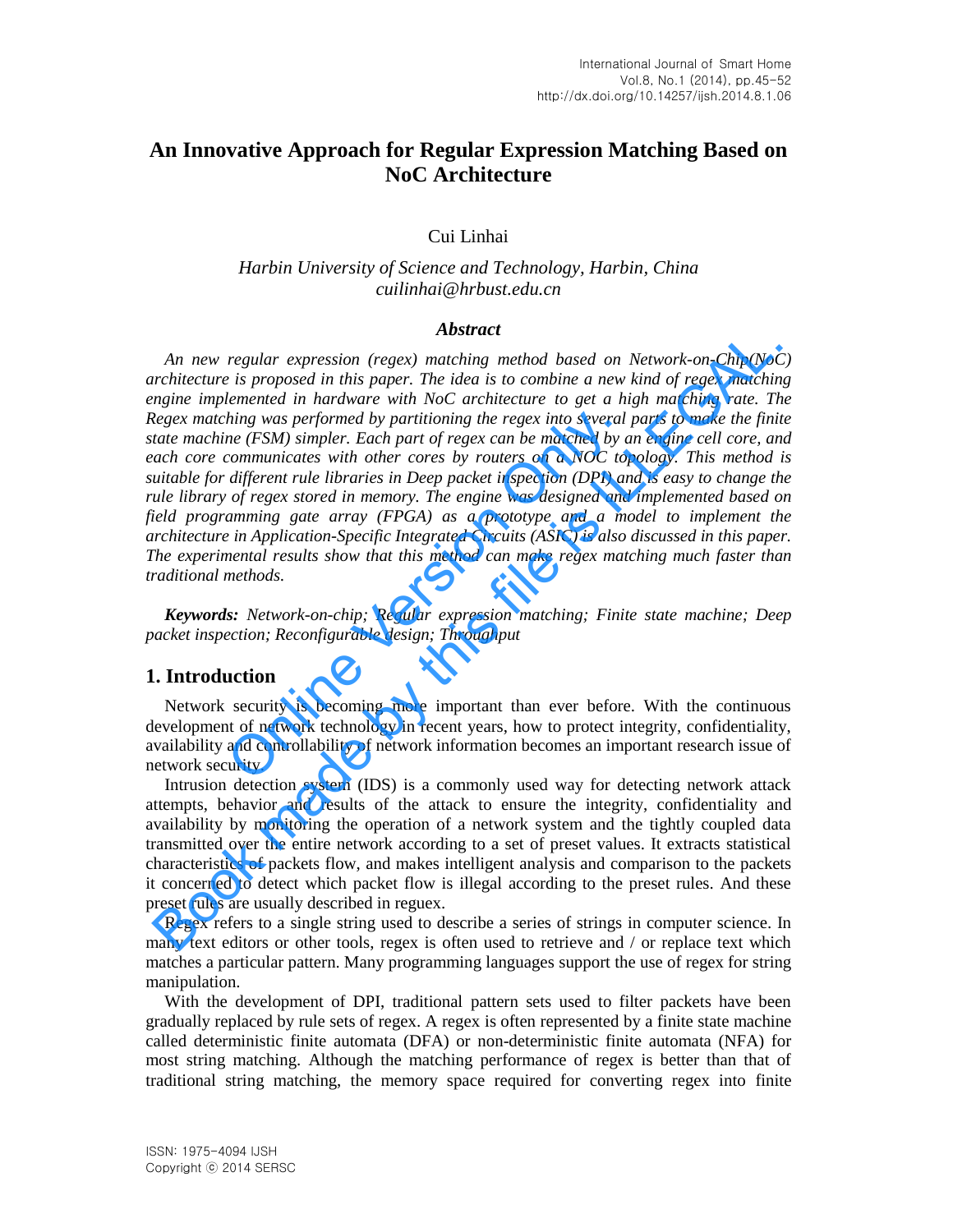automata is huge. In general-purpose processor systems, the algorithm's efficiency will be seriously affected because the access time of memory is much longer than matching time. So to perform regex matching in hardware has become a new hotspot.

Network on-chip is a structure which can provide data path for several different cores or processors to make the entire system efficient in parallel. And the backtracking problem of NFA generated according to regex can be also solved by using the parallel operation features of multi-cores.

An FPGA is an [integrated circuit](http://en.wikipedia.org/wiki/Integrated_circuit) or chip which can be configured or programmed by customers or designers after manufacturing. It can be used to implement any logical function that ASIC could perform. The configuration of FPGA is specified by using [hardware](http://en.wikipedia.org/wiki/Hardware_description_language)  [description language](http://en.wikipedia.org/wiki/Hardware_description_language) (HDL). It contains [programmable logic](http://en.wikipedia.org/wiki/Programmable_logic_device) components called "logic blocks" and a hierarchy of reconfigurable interconnects that allow the blocks to be wired together. Logic blocks can be configured to perform complex combinational functions. In most FPGAs, the logic blocks also include memory elements which may be simple flip-flops or blocks of memory.

For saving area, the regex to be matched was stored in cache or memory, so does the opcode that controls the engines. Experiments show that each engine cell only cost 48 logic cells in our verification design on FPGA.

# **2. Background**

Regex gains widespread application in DPI together with other network applications. Since it is difficult for a system of traditional Von Neumann architecture to match a regex at a desired speed, contemporary computer network transmission rate, the way to match regex by using integrated circuit or hardware was employed.

#### **2.1. Matching Algorithm based on DFA**

Implementing regex matching in hardware has been widely studied before. DFA is one of the main methods for implementing regex. Two-dimensional table storage structure was used to implement regex for majority of matching methods based on DFA. In DFA, the next state to which the current state should jump can be easily found by accessing memory only once. However, the storage cost of DFA depends on the number of status and the number of edges. mentary.<br>
In area, the regex to be matched was stored in cache or m<br>
Introls the engines. Experiments show that each engine cell<br>
cation design on FPGA.<br> **Ound**<br>
In swidespread application in DPI together with other netwer Example the constant of methano a preaction and propagation and proposes and proposeder. Logic blocks to be wire<br>pogeber. Logic blocks can be configurable interconnects that allow the blocks to be wire<br>pogeber. Logic block

The number of status of DFA is related closely with the structure of regex. In DPI, the rules of regex are more complex. When converting regex into DFA, the number of status is over tens of thousands.

In the paper of Fang Yu [1], rewriting rules was presented for two common types of regex which may lead to the number of status of DFA excessive. At the same time, he also proposed a way which partitioning regex into groups and compiled them into several matching engines, which can significantly reduce the DFA storage space required.

Kumar S [2] proposed an algorithm called  $D^2FA$  which replace a group of common edge of some status of the DFA with a single default edge. And their experimental results show that the memory space reduced by more than 95% in such a manner.

Brodie B [3] proposed a way processing multiple characters within each state rather than handling one character to reduce the expansion of the state transition table. The ASIC chip was taped out successfully on support of a fund, and the throughput of which can achieve  $4Gb \ s.$  However, the use of the memory cell reached a very high degree.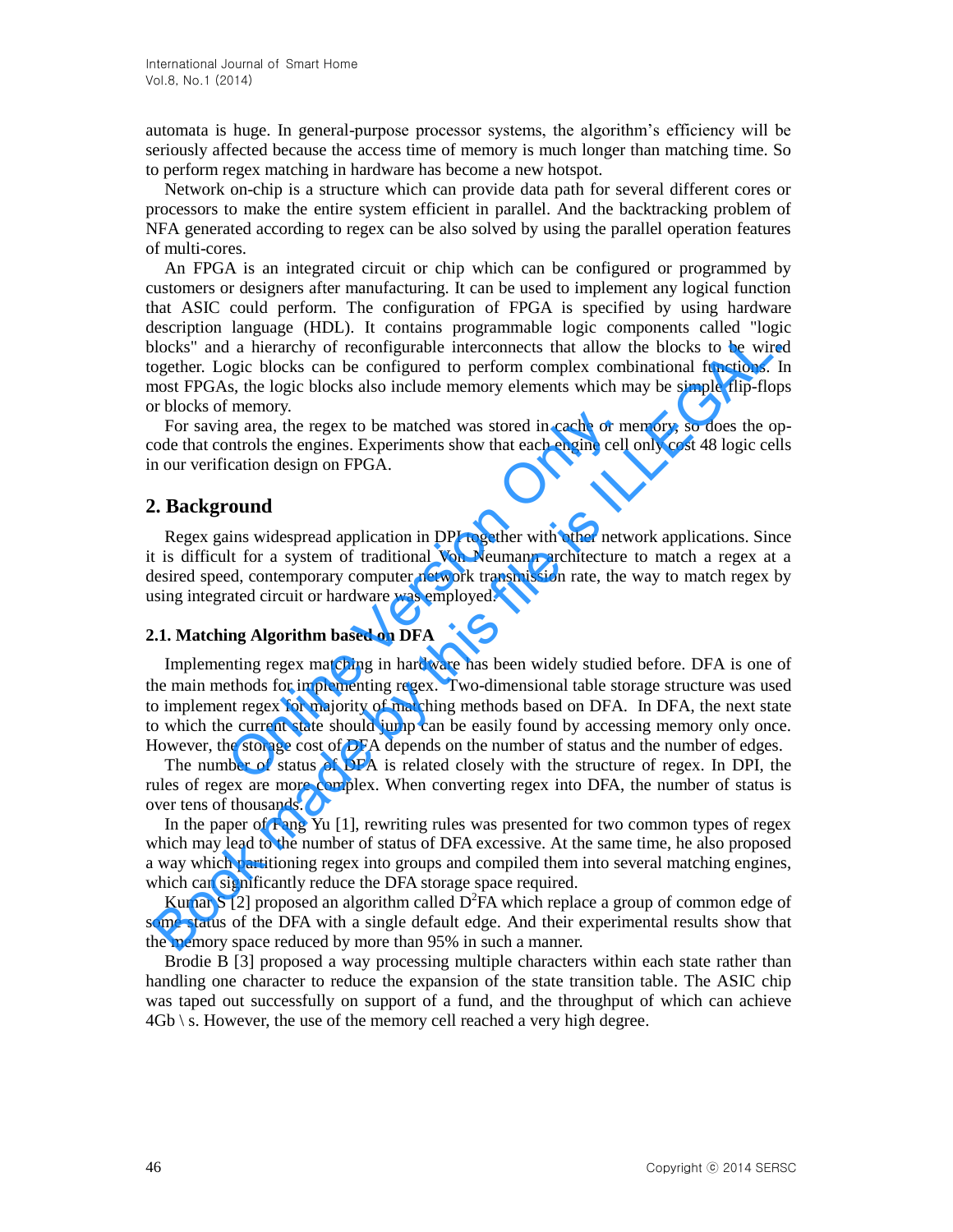#### **2.2. Matching Algorithm based on NFA**

The traditional NFA is not very efficient in matching compared with DFA because of the unconditional transfer and backtracking. For DFA, only one certain state transition can be produced for each input. But for NFA, each input may generate many state transitions and empty transitions or unconditional transfer. But NFA still attract some people's attention. In fact, Sidhu R proposed five kinds of structures for implementing regex on FPGA in 2001. Almost all kinds of regex can be expressed in these 5 structures via a certain algorithm. However, the disadvantage of this method is that the state itself stored by a logic circuit, rather than the memory on the circuit. So, the amount of hardware description language code is huge.

Floyd and Ullman [4] discussed the implementation of NFAs using hardware. Since regex can be represented in FSM. Sidhu and Prasanna [5] proposed an algorithm to implement regex matching in regular expression NFA (RE-NFA) architecture on FPGA. Yang and Prasanna [6] improved this architecture by processing 2 characters per clock cycle, and they got a result which has a concurrent throughput of 14.4Gbps for 760 regex matching. It is almost the fastest one in our survey result by RE-NFA. For the L7 with 70 protocol filters, the system throughput is less than 10Mbps, and more than 90% of the CPU time is spent in regular expression matching. These are all explained by Fang Yu, et al[7] , Brodie[8] , which transmit the regular expression into a FSM by a state table have 256 columns for ASCII character set. They analyzed and implemented their design using a plausible ASIC, and achieved a 16Gbps throughput. Consumption<br>
Subset one in our survey result by RE-NFA. For the L7 with<br>
and the U.7 with<br>
subset one in our survey result by RE-NFA. For the L7 with<br>
subset on matching. These are all explained by Fang Yu, et all<br>
resion Floyd and Ullman [4] discussed the implementation of NFAs using hardware. Since regerated in FSM. Sidhu and Prasaman [5] proposed an algorithm to implementation of NFAs using hardware. Since regerate matching in regular ex

## **2.3. Network on Chip**

Research on NoC began in 1999 [9]. It was originally part of the design methodology exploring communication in system-on-a-chip (SoC) on system-level. NoC is a very broad concept, from hardware communication structure, middleware, operating systems, communication services to design methods and tools [10]. From the perspective of system architecture, NoC study focus on its topology, communication protocols, signal integrity and low power consumption.

With the development of deep submicron, nanometer CMOS technology and SoC technology, chip multiprocessors (CMP) technology began to occur. Bus architecture widely used in traditional von Neumann architecture brings many problems such as bandwidth limitations, signal integrity, signal delay and global synchronization in SoC design, which affects the performance of CMP.

Compared with the single bus structure, NoC technology has the characteristics of reconfiguration in addition to connecting more IP components. SoC is a reconfigurable design which can save costs, improve design reliability and shorten time to market.

For the NoC architecture, there have been various topologies include mesh, torus, ring, butterfly and irregular interconnection networks. [11, 12] Compared to other topologies, some researchers have suggested that 2-D mesh architecture for NoC will be efficient, ease of implementation in terms of latency, power consumption[13]. However, as NoC architectures are based on packet-switched networks, so that a suitable and efficient principle for design of routers for NoC is important [14].

# **3. Design of the Matching Engine**

As a regex matching engine, the traditional and its expansive implementation is nothing more than a NFA based on character and logic element or a lookup table based on memory. However, the former consume large number of logical elements in same structure because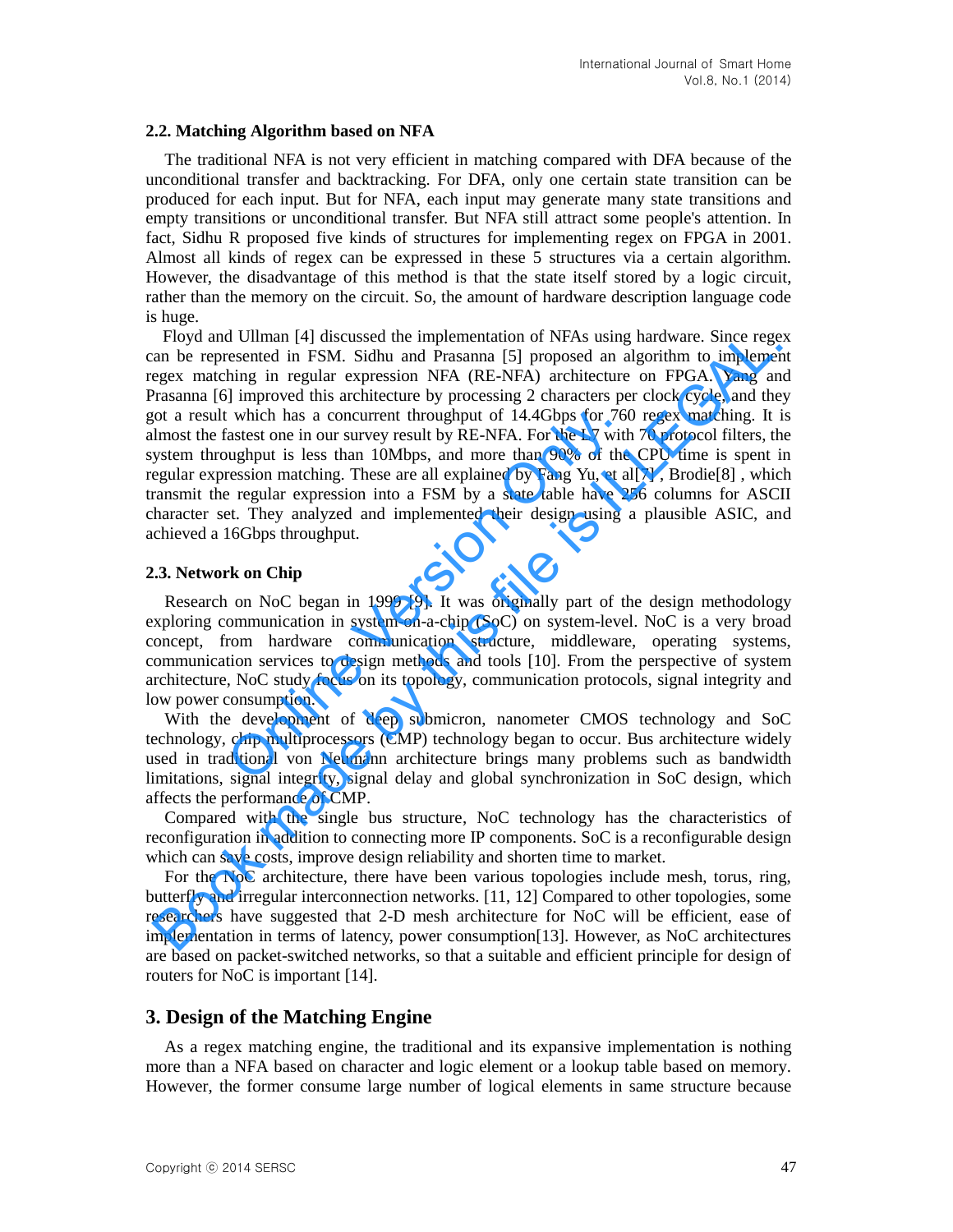each character requires a particular matching circuit and there is a long chain structure circuit for each regex. And for the latter, although fewer logical elements were used, extensive memory space was used. Although the lookup table model is more suitable for FPGA, due to the demand for storage performance and space, it is difficult to use on FPGA.

#### **3.1. Structure of the Matching Engine**

A specific matching engine was designed to handle regex matching. The structure based on memory cell / lookup table is an innovation of this paper. The engine is a specific matching engine dedicated to matching the regex. And it is also a general-purpose engine used for replaceable regex library. As a basic unit of regex matching structure, the engine includes two parts, a controller and a memory. Engine unit's main role is to extract characters which need to be matched from memory every cycle. And then the extracted characters will be handed over to the controller to determine its next state. As an engine cell, a basic circuit for character matching is designed by using FPGA. Figure 1 shows the top level structure of the engine.



**Figure 1. Top Level Structure of the Engine** 

The engine has a stable timing performance and has the ability to handle almost all metacharacters. Combined with the NoC architecture, this engine cell could process almost all regex Meta-character.

The controller has several modes of dealing with different Meta-characters. It depends on the 32 bit instruction set that described in Table 1. The solution for general meta-characters was described in Table 1. A32 bit instruction model was defined for such a general data engine, of which the first four bits scripts the op-code, 5-12 is the first character, 13 to 20 is the second character, and 21 to 32 bits indicates the suffix.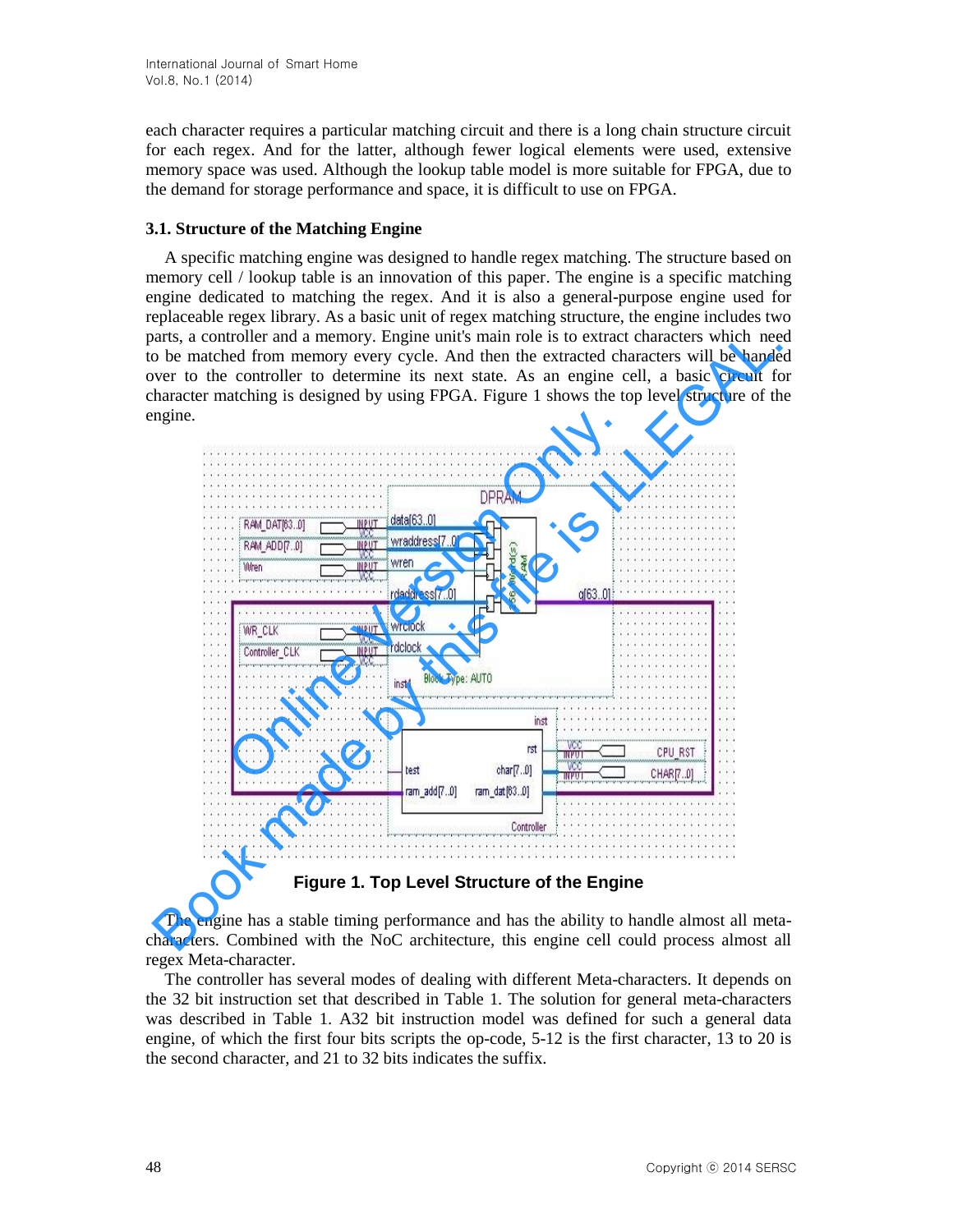| Meta-character<br>example<br>and<br>description                                 | Op-code<br>(i0~i3) | Mode                                                                                                                                               | Postfix<br>$(i20~\sim i31)$                                                                                                                                                                                                                                                                                                                                                                                                                                                                                                                                                                                                                                                                                                                                          |
|---------------------------------------------------------------------------------|--------------------|----------------------------------------------------------------------------------------------------------------------------------------------------|----------------------------------------------------------------------------------------------------------------------------------------------------------------------------------------------------------------------------------------------------------------------------------------------------------------------------------------------------------------------------------------------------------------------------------------------------------------------------------------------------------------------------------------------------------------------------------------------------------------------------------------------------------------------------------------------------------------------------------------------------------------------|
| ab: only ASCII-<br>characters                                                   | 0001               | Controller match 'a' with<br>data stream character input<br>at the this clock, and match<br>b' at the next clock                                   | If 'ab' was 2 character or 1 of<br>the pattern (may be only one<br>character here), here store the<br>place in which pattern                                                                                                                                                                                                                                                                                                                                                                                                                                                                                                                                                                                                                                         |
| [a-z]:a class range<br>of character.                                            | 0010               | Controller judge if the<br>ASCII<br>value of<br>data<br>stream character<br>input<br>between 'a' and 'z'                                           | Here store the place in which<br>pattern, and if it was a apart-<br>NFA status over.                                                                                                                                                                                                                                                                                                                                                                                                                                                                                                                                                                                                                                                                                 |
| [^ab]:any<br>character but 'ab'                                                 | 0100               | Controller match 'a' with<br>data stream character input<br>at the this clock, and match<br>b' at the next clock                                   | Data that let controller make<br>the result negate and the place<br>in which pattern, and if it was<br>an apart-NFA status over.                                                                                                                                                                                                                                                                                                                                                                                                                                                                                                                                                                                                                                     |
| $(ab)$ +: match 'ab'<br>once or more and<br>$(a)+$<br>is<br>data<br>acceptable. | 1000               | Controller match 'a' with<br>data stream character input<br>at the this clock, and match<br>$\Delta$<br>at the next<br>clock.<br>pointer=pointer-n | Data that let controller make<br>the next part of NOC that<br>store the rest of regular<br>expression available.                                                                                                                                                                                                                                                                                                                                                                                                                                                                                                                                                                                                                                                     |
| a <sup>*</sup> :match 0 times<br>or more.                                       | 1001               | Controller match 'a' with<br>data stream character                                                                                                 | Data that let controller make<br>the next part of NOC that<br>the rest of regular<br>store<br>expression available.                                                                                                                                                                                                                                                                                                                                                                                                                                                                                                                                                                                                                                                  |
|                                                                                 |                    | etwork on-chip architecture was adopted to develop the matching engines.                                                                           | As can be seen from Table 1, we have adopted a split treatment for some of the meta<br>haracters which may cause backtracking and interlock in the regex, i.e., breaking regex fror<br>the point where these meta-characters occur. And then identification and communication are<br>eerformed through the suffix. While for the character group, it is entirely carried out as<br>eparate character matches. Since the structure of the engine may easily lead to interlock fo<br>acktracking in NFA, so we want to break the regex to solve this problem. In fact, due t<br>nultiple engine are interconnected with a single bus, timing problems are often caused due t<br>ous control, and the data stream and the engine cannot be matched synchronously. So th |
| 3.2. Performance of Matching Engine                                             |                    |                                                                                                                                                    |                                                                                                                                                                                                                                                                                                                                                                                                                                                                                                                                                                                                                                                                                                                                                                      |
|                                                                                 |                    |                                                                                                                                                    | It is precisely because a structure was needed for implementing the engines we have<br>lesigned and for algorithm to breaking regex, and network on-chip architecture is just in the                                                                                                                                                                                                                                                                                                                                                                                                                                                                                                                                                                                 |

| <b>Table 1. Controller Modes and Instruction Set</b> |  |
|------------------------------------------------------|--|
|------------------------------------------------------|--|

#### **3.2. Performance of Matching Engine**

It is precisely because a structure was needed for implementing the engines we have designed and for algorithm to breaking regex, and network on-chip architecture is just in the position, so, simulations were performed for each of the proposed traditional network on-chip architecture on the NIRGAM platform, and also for the possible future expansion of the architecture to see which is better for regex matching. The resources of data flows are from DARPA2000 download at MIT Lincoln Laboratory. Some of which are suitable for aggressive behavior identified by Snort.

For the mesh structure, simulations were figured out by using Nirgam, System C and HDL model, as shown in Figure 2.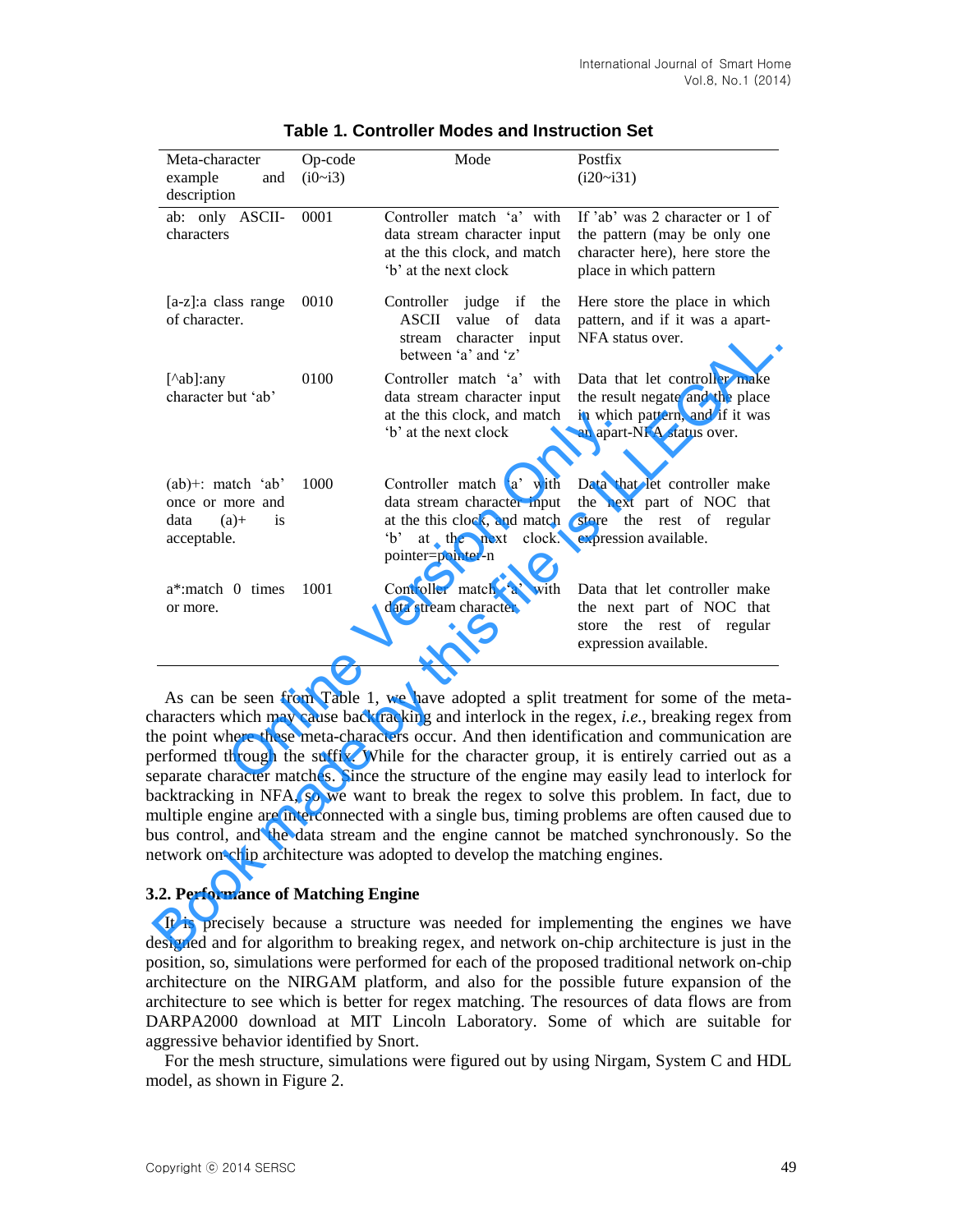| 19 | Core                                                          | 0 | 0                                                                           | റ        | റ |
|----|---------------------------------------------------------------|---|-----------------------------------------------------------------------------|----------|---|
| 20 | North                                                         | 0 | 0                                                                           |          |   |
| 20 | East                                                          | Θ |                                                                             |          |   |
| 20 | Core                                                          | Θ | റ                                                                           |          |   |
| 21 | North                                                         | Θ | റ                                                                           |          | റ |
| 21 | East                                                          | Θ | Θ                                                                           |          | Θ |
| 21 | West                                                          | 0 | Θ                                                                           | Θ        | Θ |
| 21 | Core                                                          | Θ | Θ                                                                           |          | Θ |
| 22 | North                                                         | 0 | Θ                                                                           | Θ        | Θ |
| 22 | East                                                          | 0 | റ                                                                           | റ        | റ |
| 22 | West                                                          | Θ | റ                                                                           |          | Θ |
| 22 | Core                                                          | 0 | Θ                                                                           | ค        | Θ |
| 23 | North                                                         | Θ | Θ                                                                           | Θ        | Θ |
| 23 | East                                                          | 0 | Θ                                                                           |          |   |
| 23 | West                                                          | Θ | Θ                                                                           | Θ        | Θ |
| 23 | Core                                                          | Θ | റ                                                                           |          | റ |
| 24 | North                                                         | 0 | റ                                                                           | Θ        | 0 |
| 24 | West                                                          | 0 | $\Omega$                                                                    | 0        | 0 |
| 24 | Core                                                          | 0 | $\Omega$                                                                    | $\Omega$ | Θ |
|    |                                                               |   | Overall average latency per channel (in clock cycles per flit) = $2.97728$  |          |   |
|    |                                                               |   | Overall average latency per channel(in clock cycles per packet) = $8.93185$ |          |   |
|    |                                                               |   | Overall average latency (in clock cycles per flit) = 33.7274                |          |   |
|    | Total Flits Generated = $2157$<br>Total Flits Received = 2157 |   |                                                                             |          |   |

## **Figure 2. Mesh Structure of the Simulation Result**

|                     |                             |                      |                              | As can be seen from Figure 2, for the $4 \times 6$ mesh structure, the overall signal delay i  |                            |                      |
|---------------------|-----------------------------|----------------------|------------------------------|------------------------------------------------------------------------------------------------|----------------------------|----------------------|
|                     |                             |                      |                              | pproximately an average of 3 cycles for each stream, and is about 9 cycles for each package    |                            |                      |
|                     |                             |                      |                              | While as can be seen in Figure 3, the simulation results for 2157 streams and 719 packets, the |                            |                      |
|                     |                             |                      |                              |                                                                                                |                            |                      |
|                     |                             |                      |                              | verage system throughput is 12.32Gbps. and can see that in addition to the engine un           |                            |                      |
|                     |                             |                      |                              | umber 0 matches the additional feedback information, the required a long time, other data i    |                            |                      |
|                     |                             |                      |                              |                                                                                                |                            |                      |
|                     |                             |                      |                              | table is less than 3 cycles, each core is to ensure that almost all of the matching can b      |                            |                      |
| ompleted one cycle. |                             |                      |                              |                                                                                                |                            |                      |
|                     |                             |                      |                              |                                                                                                |                            |                      |
|                     |                             |                      |                              |                                                                                                |                            |                      |
|                     | App_concat_mesh_sim_results |                      |                              |                                                                                                |                            |                      |
| Tile                | Output                      | Total no.            | Total no.                    | avg. latency                                                                                   | avg. latency               | average              |
| ID                  | channel                     | of packets           | of flits                     | per packet<br>(clock cycles)                                                                   | per flit<br>(clock cycles) | throughput<br>(Gbps) |
| 0<br>$\Omega$       | South<br>East               | 719                  | 0<br>2157                    | 12.5967                                                                                        | 4.19889                    | 12.3204              |
| $\Omega$            | Core                        | െ                    | 0                            | 0                                                                                              | $\Theta$                   | Θ                    |
| 11                  | South                       | 719                  | 2157                         | 7.13352                                                                                        | 2.37784                    | 12.3169              |
| 1                   | East                        | $\Theta$             |                              |                                                                                                |                            |                      |
| 1                   | West                        | 0                    | 0                            | 0                                                                                              | 0                          | $\Theta$             |
| 1<br>$\overline{2}$ | Core<br>South               | $\Omega$<br>$\Omega$ | 0<br>0                       | $\Theta$<br>$\Theta$                                                                           | 0<br>0                     | $\Theta$<br>$\Omega$ |
| $\overline{2}$      | East                        | 0                    | 0                            | 0                                                                                              |                            |                      |
| $\overline{2}$      | West                        | 0                    | 0                            | 0                                                                                              | $\Theta$                   | $\Theta$             |
|                     | Core                        | $\Omega$             | 0                            | $\Theta$                                                                                       | $\Theta$                   | 0                    |
| 2                   |                             | $\Theta$             | 0                            | $\Theta$                                                                                       | 0                          | 0                    |
| 3                   | South                       |                      |                              |                                                                                                |                            |                      |
| 3                   | East                        | $\Theta$<br>$\Theta$ | 0                            | 0<br>0                                                                                         | $\Theta$                   |                      |
| 3<br>3              | West<br>Core                | 0                    | 0<br>0                       | 0                                                                                              | $\Theta$<br>0              | 0<br>0               |
| 4                   | South                       | 0                    | 0                            | 0                                                                                              | 0                          | 0                    |
| 4                   | West                        | 0                    | 0                            | 0                                                                                              | 0                          |                      |
| 4                   | Core                        | 0<br>$\Omega$        | 0                            | 0<br>$\Omega$                                                                                  | 0<br>$\Theta$              | 0<br>0               |
| 5<br>5              | North<br>South              | $\Theta$             | $\boldsymbol{0}$<br>$\Theta$ | $\Theta$                                                                                       | $\Theta$                   | 0                    |
| 5                   | East                        | $\Theta$             | 0                            | $\Theta$                                                                                       | $\Theta$                   | 0                    |
| 5                   | Core                        |                      | $\Theta$                     | 0                                                                                              | $\Theta$                   |                      |
| 6                   | North                       | $\Omega$<br>$\Theta$ | $\Theta$                     | 0<br>0                                                                                         | $\Theta$<br>0              | $\Theta$<br>0        |
| 6<br>6<br>6         | South<br>East               | 719                  | 0<br>2157                    | 7.99722                                                                                        | 2.66574                    | 12.3169              |

**Figure 3. Simulation Results for 2157 Streams and 719 Packets**

# **4. Experimental Results**

We test the functions of engine cell on DE2 (EP2C35F672C6) board which with Altera's FPGA chip and low performance RAM on it. The engine cell worked for the test case with all kinds of meta-character in Table 1. When test data stream input, the result of device return is correct. In a NOC simulator (NIRGAM), we tried 2D-mesh, and it has a 12.88 Gbps throughput 13.3311 average cycles latency with 64 cores (only 38 cores in use). For our mesh-pro topology diagonal only one-way down to the next level have a 17.9447Gbps throughput but some test cases have the cycle latency from 7 to 38.7004 with 38 cores.We change the router algorithm with mesh-pro topology 2-way diagonal and grouping method of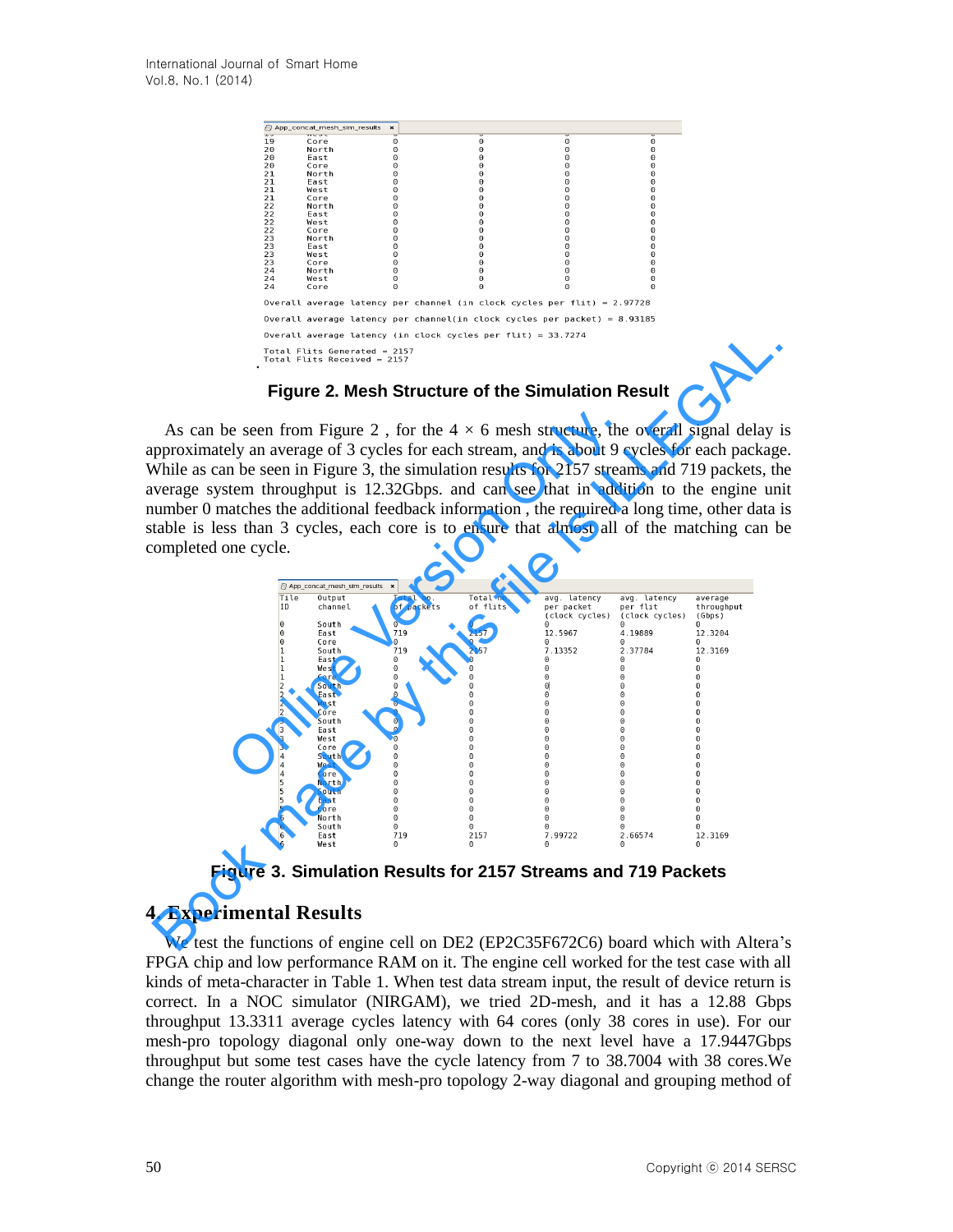group level regular expression, for 754 rules in snort, throughput over 19.98Gbps throughput and 7.6-8 cycles latency with 48 cores in use.

# **5. Conclusions**

This paper proposed a new NOC architecture for regular expression matching with a new improved topology mesh-pro and a general reusable design. Our method makes full use of the advantage of REM by NOC architecture. This method solves the communication problem between multiple cores for regular expression and improve the throughout of the system. The experiment result shows that this model can process 6 character or meta-character per clock, and the throughput is over 19.98Gbps for 754 REMs.

## **Acknowledgements**

This work is supported by Science and Technology Research Funds of Educational Department of Heilongjiang Province under Grant No. 12531132.

## **References**

- [1] F. Yu, Z. F. Chen, Y. L. Diao, T. V. Lakshman and R. H. Katz, "Fast and memory efficient regular expression matching for deep packet inspection", Bhuyan LN, Dubois M, Eatherton W, eds. Proc. of the 2006 ACM/IEEE Symp. On Architecture for Networking and Communications Systems. New York: ACM, **(2006)**, pp. 93-102. or Hellongylang Province under Grant No. 12531132.<br>
2. F. Chen, Y. L. Diao, T. V. Lakshman and R. H. Katz, "Fast and<br>
2. M. Chen, Y. L. Diao, T. V. Lakshman and R. H. Katz, "Fast and<br>
2. M. Ext. The Symp. On Architecture f **Acknowledgements**<br>
This work is supported by Science and Technology Research Funds of Education<br>
Pepartment of Hellongjiang Province under Grant No. 12531132.<br> **Acferences**<br>
IF. Yu, Z. F. Chen, Y. L. Diso, T. V. Lakshman
- [2] S. Kumar, S. Dharmapurikar, F. Yu, P. Crowley and J. Turner, "Algorithms to accelerate multiple regular expressions matching for deep packet inspection", Rizzo L, Anderson TE, McKeown N, eds. Proc. of the ACM SIGCOMM 2006 Conf. on Applications, Technologies, Architectures, and Protocols for Computer Communications. New York: ACM, **(2006)**, pp. 339-350.
- [3] B. Brodie, R. Cytron and D. Talor, "A scalable architecture for high-throughput regular-expression pattern matching", //ISCA, **(2006)**.
- [4] R. W. Floyd and J. D. Ullman, "The Compilation of Regular Expressions into Integrated Circuits", vol. 29, no. 3, **(1982)** July, pp. 603-622.
- [5] R. Sidhu and V. K. Prasanna, "Fast Regular Expression Matching Using FPGAs", IEEE Symposium on Field Programmable Custom Computing Machines, **(2001)** April.
- [6] Y.-H. E. Yang, W. Jiang and V. K. Prasanna, "Compact architecture for high-throughput regular expression matching on FPGA", Proceedings of the 4th ACM/IEEE Symposium on Architectures for Networking and Communications Systems, **(2008)**, pp. 227-238.
- [7] F. Yu, "Fast and Memory-Efficient Regular Expression Matching for Deep Packet Inspection", UCB tech. report, EECS-2005-8.
- [8] B. C. Brodie, D. E. Taylor and R. K. Cytron, "A Scalable Architecture For High Throughput Regular Expression Pattern Matching", 33rd International Symposium on Computer Architecture (ISCA'06), **(2006)**.
- [9] K. Goossens, "A Ethereal Network on Chip: Concepts, Architectures, and Implementations", IEEE Design & Test of Computers, vol. 22, no. 5, **(2005)**.
- [10] P. P. Pande, "Performance Evaluation and Design Trade-offs for Network-on chip Interconnect Architectures", IEEE Transctions on Computers, vol. 54, no. 8, **(2005)**, pp. 1025-1040.
- [11] J. Dally and B. Towles, "Principles and Practices of Interconnection Networks Morgan Kaufmann", **(2004)**.
- [12] P. Pratim Pande, C. Grecu, M. Jones, A. Ivanov and R. Saleh, "Performance evaluation and design trade-offs for network-on-chip interconnect architectures", IEEE Transactions on Computers, vol. 54, no. 8, **(2005)**, pp. 1025-1040.
- [13] A. Agarwal, C. Iskander, H. Multisystems and R. Shankar, "Survey of network on chip (NoC) architectures & contributions", Journal of Engineering, Computing and Architecture, **(2009)**.
- [14] E. Rijpkema, K. Goossens, A. Radulescu, J. Dielissen, J. van Meerbergen, P. Wielage and E. Waterlander, "Trade-offs in the design of a router with both guaranteed and best-effort services for networks on chip", IEEE Proc. on Computers and Digital Techniques, vol. 150, no. 5, **(2003)** September, pp. 294-302.